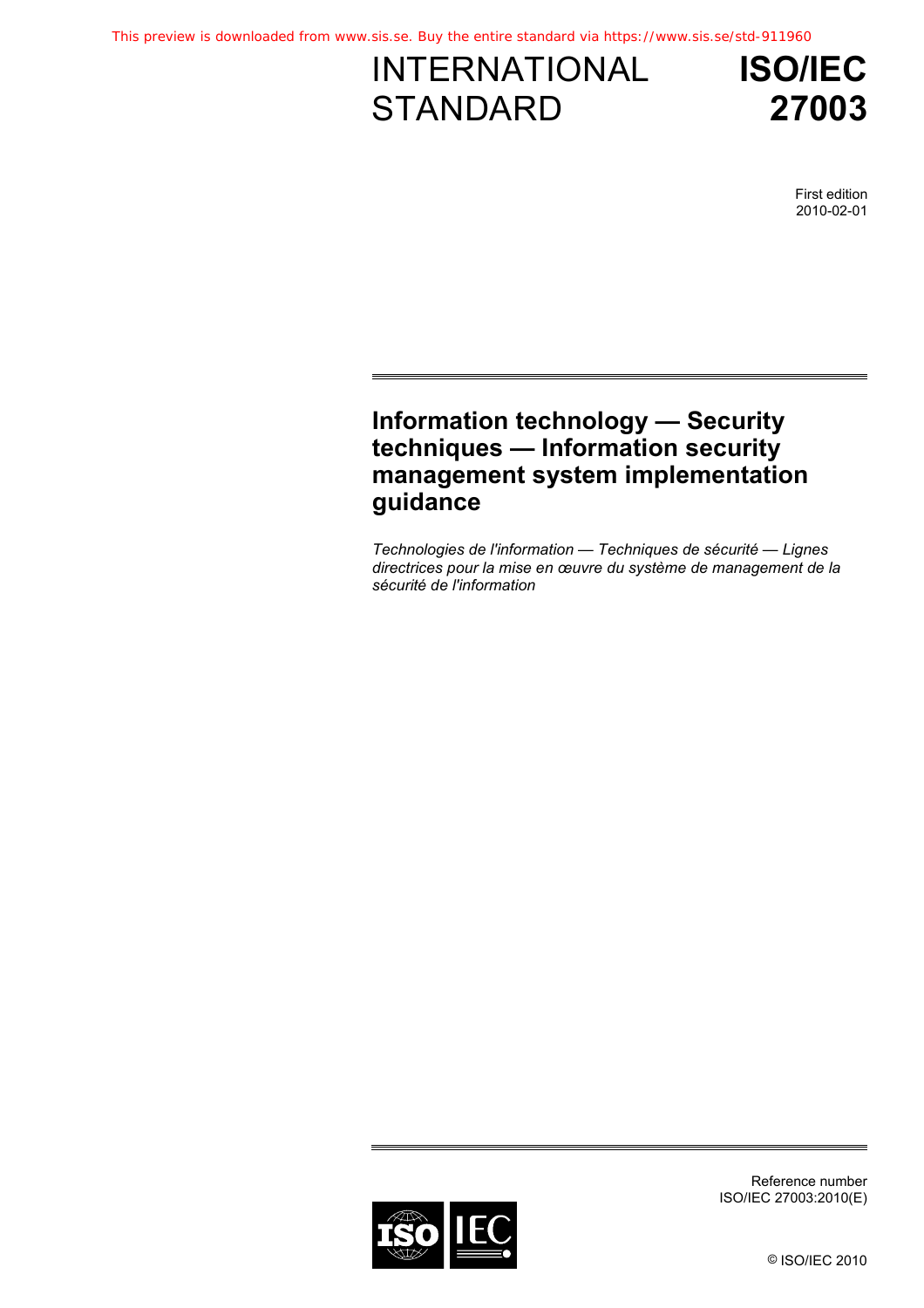#### **PDF disclaimer**

This PDF file may contain embedded typefaces. In accordance with Adobe's licensing policy, this file may be printed or viewed but shall not be edited unless the typefaces which are embedded are licensed to and installed on the computer performing the editing. In downloading this file, parties accept therein the responsibility of not infringing Adobe's licensing policy. The ISO Central Secretariat accepts no liability in this area.

Adobe is a trademark of Adobe Systems Incorporated.

Details of the software products used to create this PDF file can be found in the General Info relative to the file; the PDF-creation parameters were optimized for printing. Every care has been taken to ensure that the file is suitable for use by ISO member bodies. In the unlikely event that a problem relating to it is found, please inform the Central Secretariat at the address given below.



#### © ISO/IEC 2010

All rights reserved. Unless otherwise specified, no part of this publication may be reproduced or utilized in any form or by any means, electronic or mechanical, including photocopying and microfilm, without permission in writing from either ISO at the address below or ISO's member body in the country of the requester.

ISO copyright office Case postale 56 • CH-1211 Geneva 20 Tel. + 41 22 749 01 11 Fax + 41 22 749 09 47 E-mail copyright@iso.org Web www.iso.org

Published in Switzerland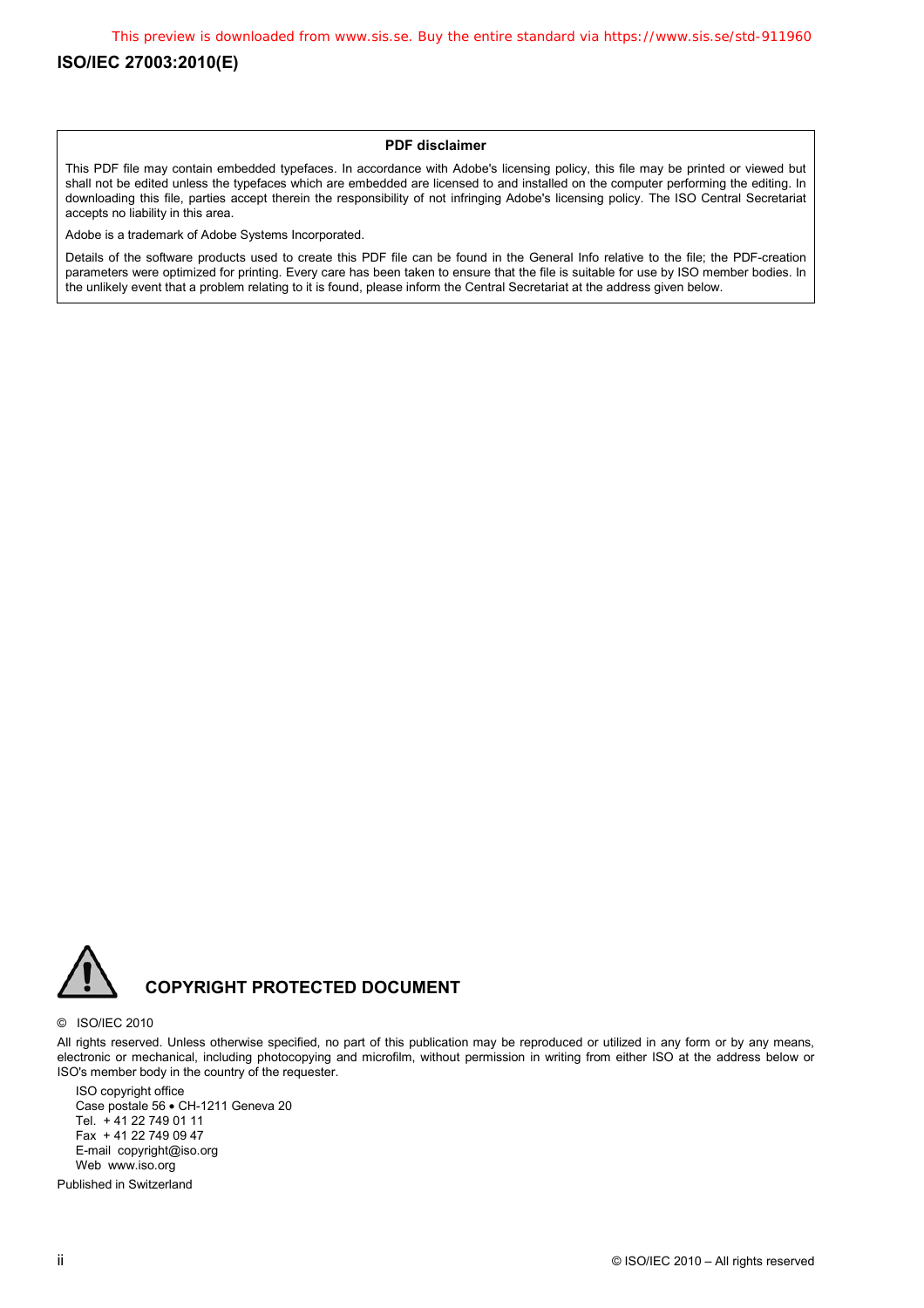# **Contents** Page

| 1                                           |                                                                                                                                                             |  |
|---------------------------------------------|-------------------------------------------------------------------------------------------------------------------------------------------------------------|--|
| $\mathbf 2$                                 |                                                                                                                                                             |  |
| $\mathbf{3}$                                |                                                                                                                                                             |  |
| 4<br>4.1<br>4.2<br>4.3                      |                                                                                                                                                             |  |
| 5<br>5.1<br>5.2<br>5.3<br>5.4               | Overview of obtaining management approval for initiating an ISMS project 5<br>Create the business case and the project plan for management approval11       |  |
| 6<br>6.1<br>6.2<br>6.3<br>6.4<br>6.5<br>6.6 | Define information communication technology (ICT) scope and boundaries 16<br>Integrate each scope and boundaries to obtain the ISMS scope and boundaries 18 |  |
| $\overline{7}$<br>7.1<br>7.2<br>7.3<br>7.4  |                                                                                                                                                             |  |
| 8<br>8.1<br>8.2<br>8.3<br>8.4               | Obtain management authorization for implementing and operating an ISMS 29                                                                                   |  |
| 9<br>9.1<br>9.2<br>9.3<br>9.4<br>9.5        |                                                                                                                                                             |  |
|                                             |                                                                                                                                                             |  |
|                                             |                                                                                                                                                             |  |
|                                             |                                                                                                                                                             |  |
|                                             |                                                                                                                                                             |  |
|                                             |                                                                                                                                                             |  |
|                                             |                                                                                                                                                             |  |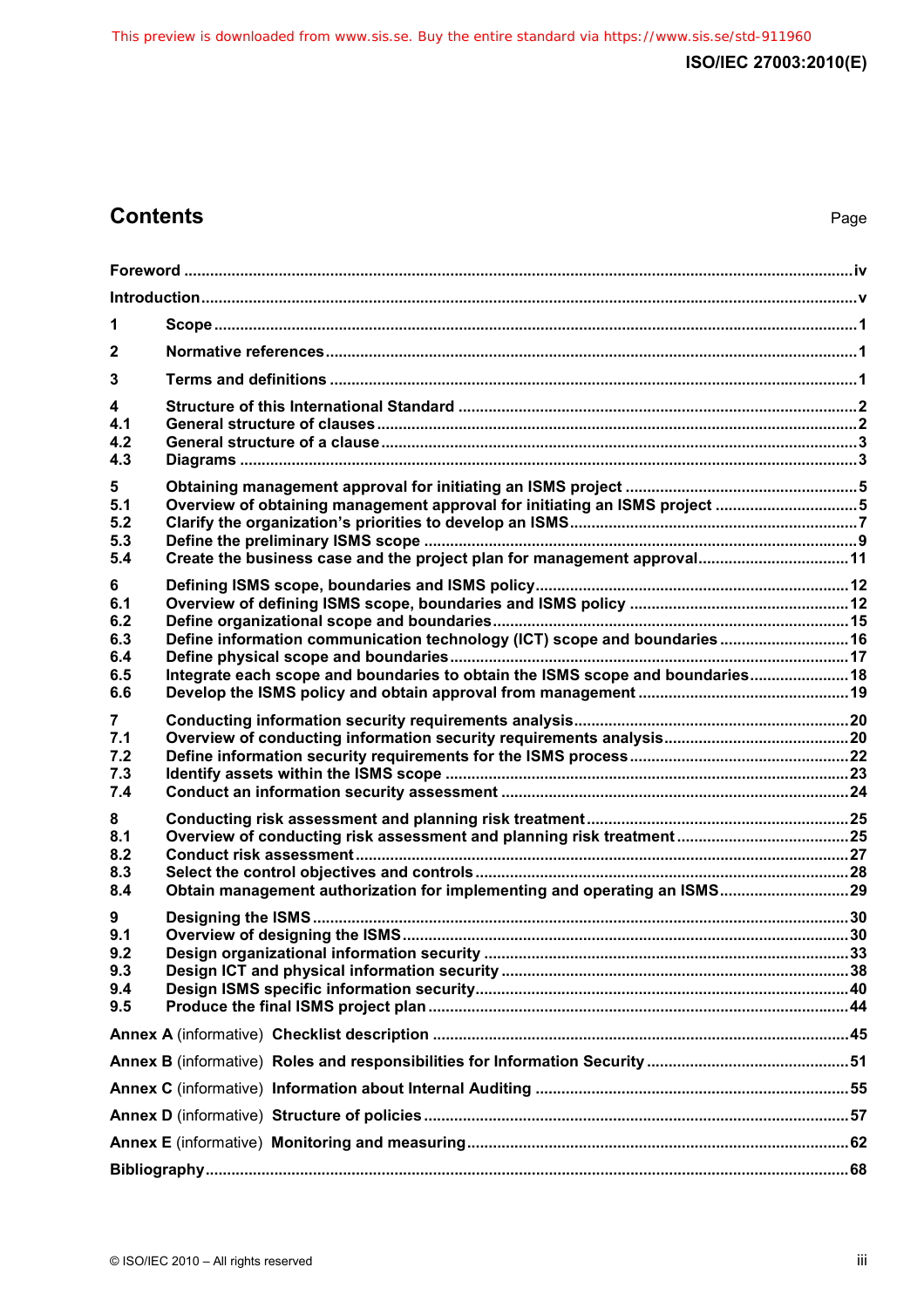# <span id="page-3-0"></span>**Foreword**

ISO (the International Organization for Standardization) and IEC (the International Electrotechnical Commission) form the specialized system for worldwide standardization. National bodies that are members of ISO or IEC participate in the development of International Standards through technical committees established by the respective organization to deal with particular fields of technical activity. ISO and IEC technical committees collaborate in fields of mutual interest. Other international organizations, governmental and non-governmental, in liaison with ISO and IEC, also take part in the work. In the field of information technology, ISO and IEC have established a joint technical committee, ISO/IEC JTC 1.

International Standards are drafted in accordance with the rules given in the ISO/IEC Directives, Part 2.

The main task of the joint technical committee is to prepare International Standards. Draft International Standards adopted by the joint technical committee are circulated to national bodies for voting. Publication as an International Standard requires approval by at least 75 % of the national bodies casting a vote.

Attention is drawn to the possibility that some of the elements of this document may be the subject of patent rights. ISO and IEC shall not be held responsible for identifying any or all such patent rights.

ISO/IEC 27003 was prepared by Joint Technical Committee ISO/IEC JTC 1, *Information technology*, Subcommittee SC 27, *IT Security techniques*.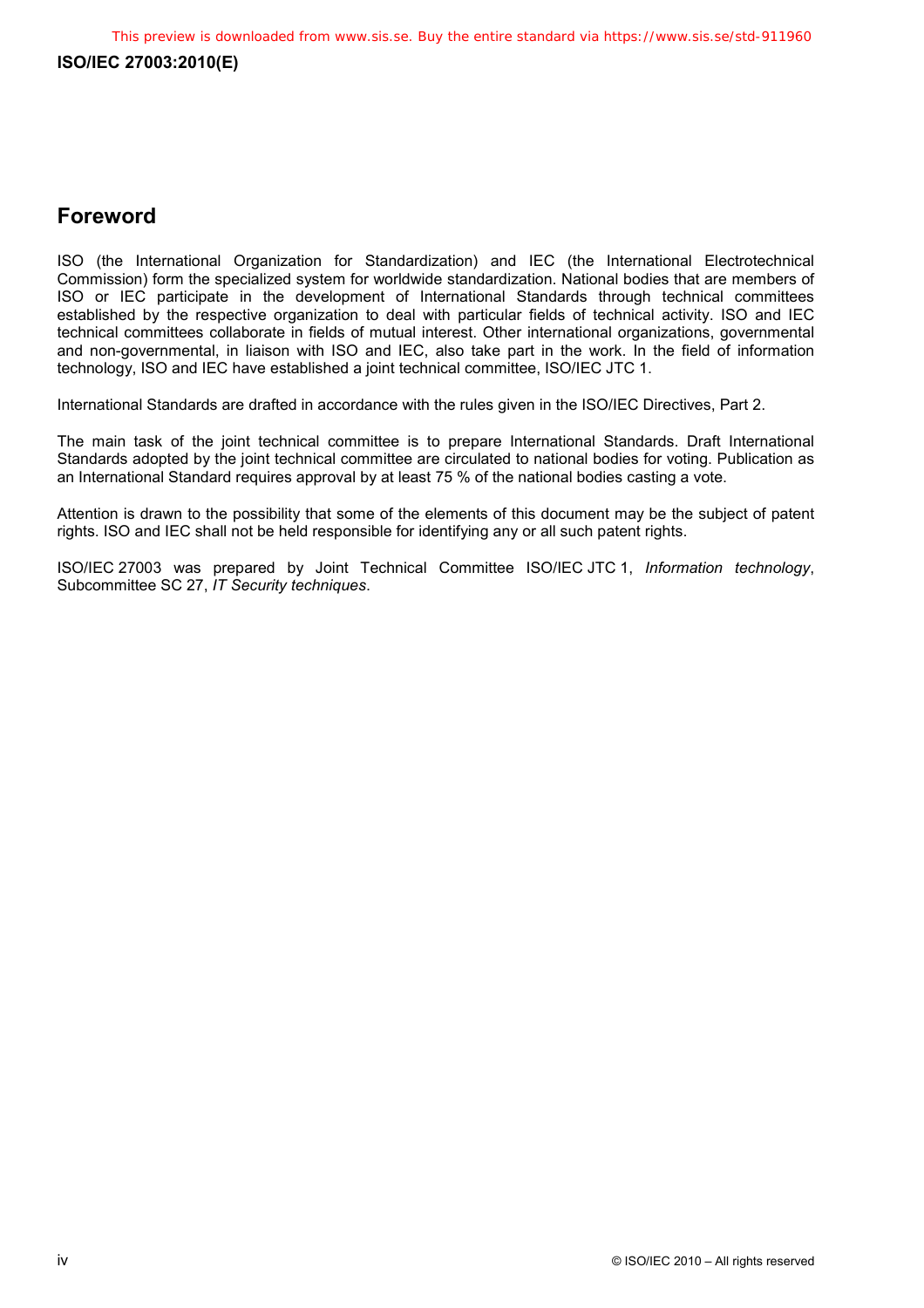# <span id="page-4-0"></span>**Introduction**

The purpose of this International Standard is to provide practical guidance in developing the implementation plan for an Information Security Management System (ISMS) within an organization in accordance with ISO/IEC 27001:2005. The actual implementation of an ISMS is generally executed as a project.

The process described within this International Standard has been designed to provide support of the implementation of ISO/IEC 27001:2005; (relevant parts from Clauses 4, 5, and 7 inclusive) and document:

- a) the preparation of beginning an ISMS implementation plan in an organization, defining the organizational structure for the project, and gaining management approval,
- b) the critical activities for the ISMS project and,
- c) examples to achieve the requirements in ISO/IEC 27001:2005.

By using this International Standard the organization will be able to develop a process for information security management, giving stakeholders the assurance that risks to information assets are continuously maintained within acceptable information security bounds as defined by the organization.

This International Standard does not cover the operational activities and other ISMS activities, but covers the concepts on how to design the activities which will result after the ISMS operations begin. The concept results in the final ISMS project implementation plan. The actual execution of the organizational specific part of an ISMS project is outside the scope of this International Standard.

The implementation of the ISMS project should be carried out using standard project management methodologies (for more information please see ISO and ISO/IEC Standards addressing project management).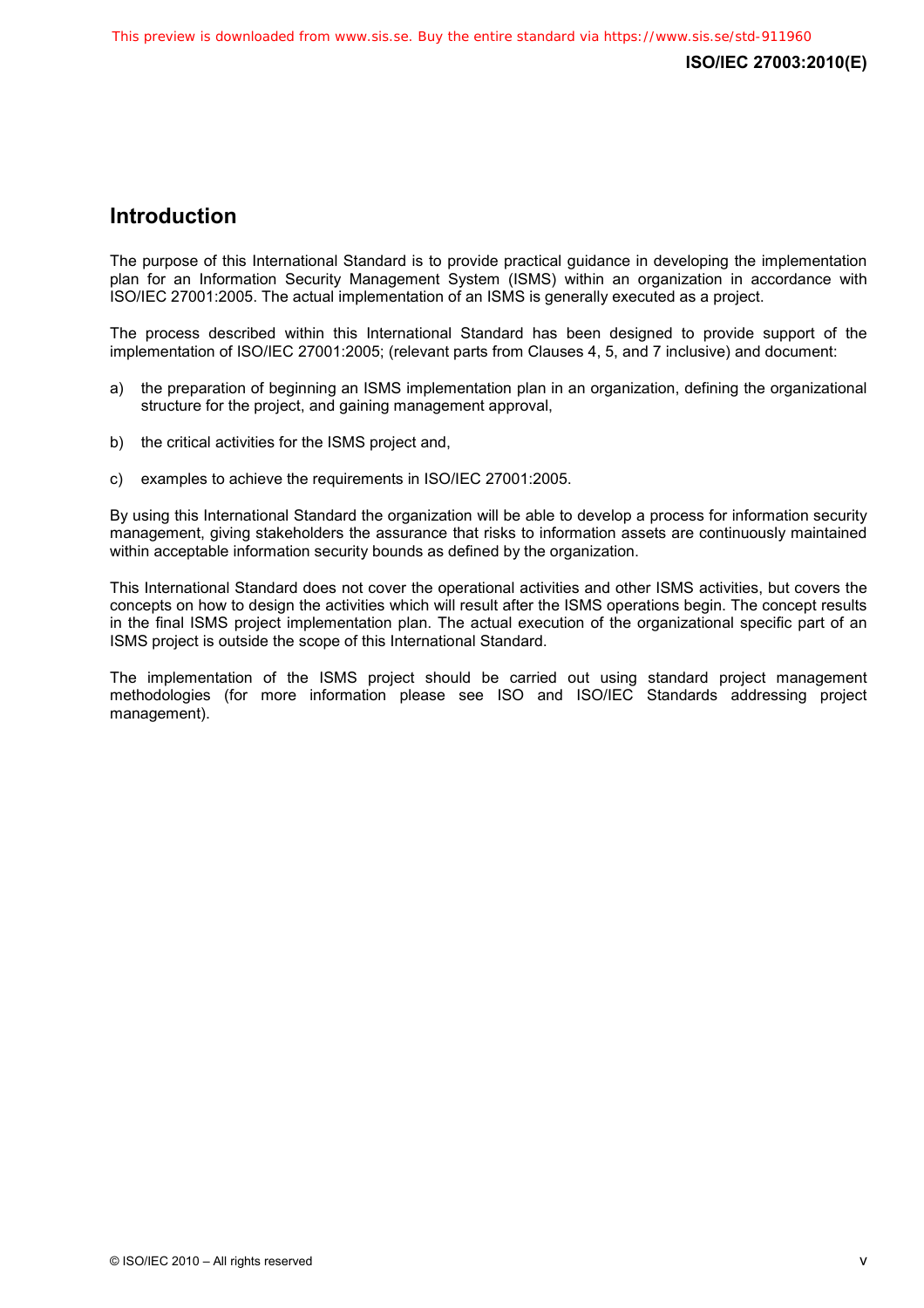This preview is downloaded from www.sis.se. Buy the entire standard via https://www.sis.se/std-911960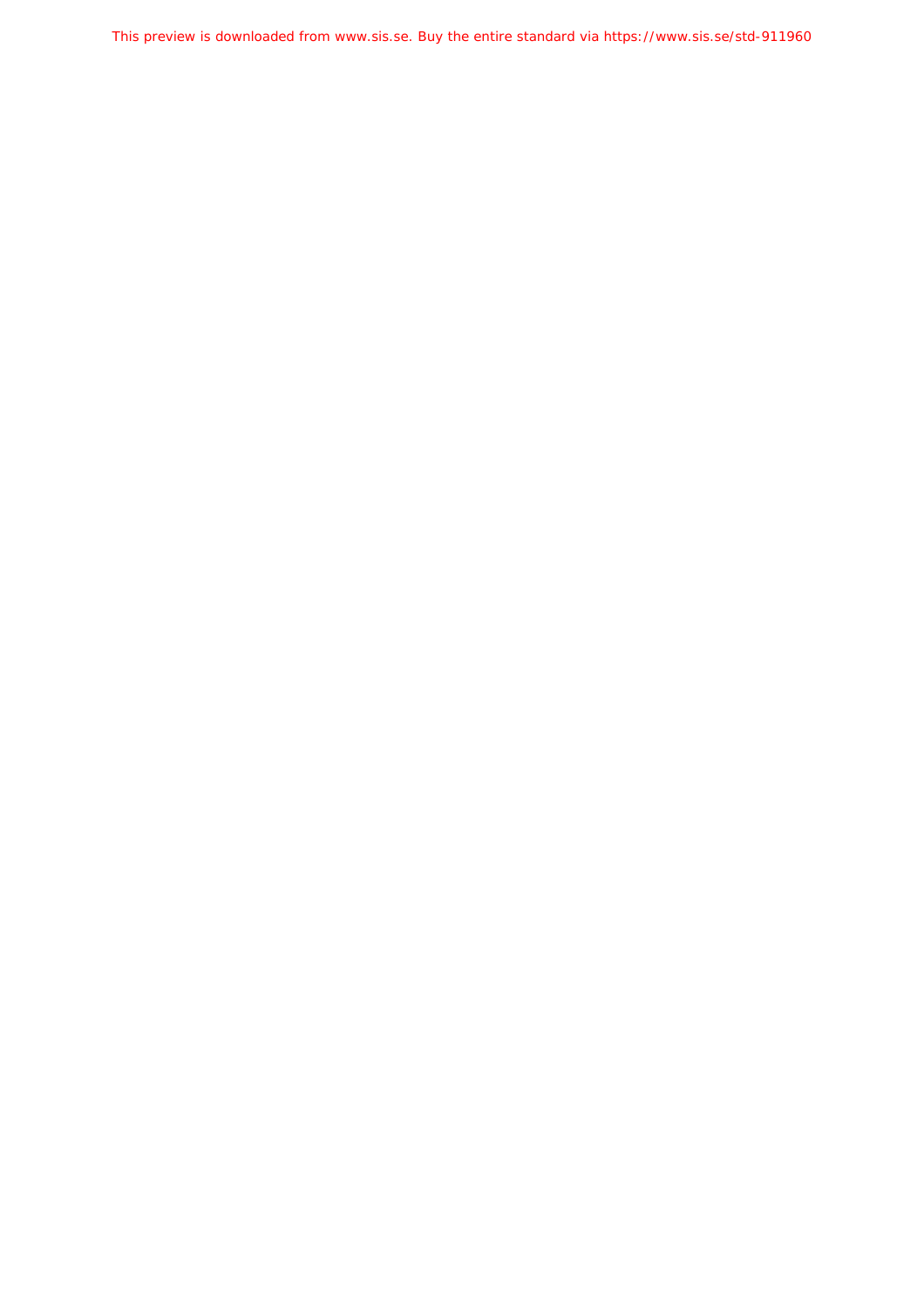# <span id="page-6-0"></span>**[Information technology — Security techniques — Information](#page-6-0)  security management system implementation guidance**

## <span id="page-6-1"></span>**1 Scope**

This International Standard focuses on the critical aspects needed for successful design and implementation of an Information Security Management System (ISMS) in accordance with ISO/IEC 27001:2005. It describes the process of ISMS specification and design from inception to the production of implementation plans. It describes the process of obtaining management approval to implement an ISMS, defines a project to implement an ISMS (referred to in this International Standard as the ISMS project), and provides guidance on how to plan the ISMS project, resulting in a final ISMS project implementation plan.

This International Standard is intended to be used by organizations implementing an ISMS. It is applicable to all types of organization (e.g. commercial enterprises, government agencies, non-profit organizations) of all sizes. Each organization's complexity and risks are unique, and its specific requirements will drive the ISMS implementation. Smaller organizations will find that the activities noted in this International Standard are applicable to them and can be simplified. Large-scale or complex organizations might find that a layered organization or management system is needed to manage the activities in this International Standard effectively. However, in both cases, the relevant activities can be planned by applying this International Standard.

This International Standard gives recommendations and explanations; it does not specify any requirements. This International Standard is intended to be used in conjunction with ISO/IEC 27001:2005 and ISO/IEC 27002:2005, but is not intended to modify and/or reduce the requirements specified in ISO/IEC 27001:2005 or the recommendations provided in ISO/IEC 27002:2005. Claiming conformity to this International Standard is not appropriate.

# <span id="page-6-2"></span>**2 Normative references**

The following referenced documents are indispensable for the application of this document. For dated references, only the edition cited applies. For undated references, the latest edition of the referenced document (including any amendments) applies.

ISO/IEC 27000:2009, *Information technology — Security techniques — Information security management systems — Overview and vocabulary*

ISO/IEC 27001:2005, *Information technology — Security techniques — Information security management systems — Requirements*

## <span id="page-6-3"></span>**3 Terms and definitions**

For the purposes of this document, the terms and definitions given in ISO/IEC 27000:2009, ISO/IEC 27001:2005 and the following apply.

#### **3.1**

#### **ISMS project**

structured activities undertaken by an organization to implement an ISMS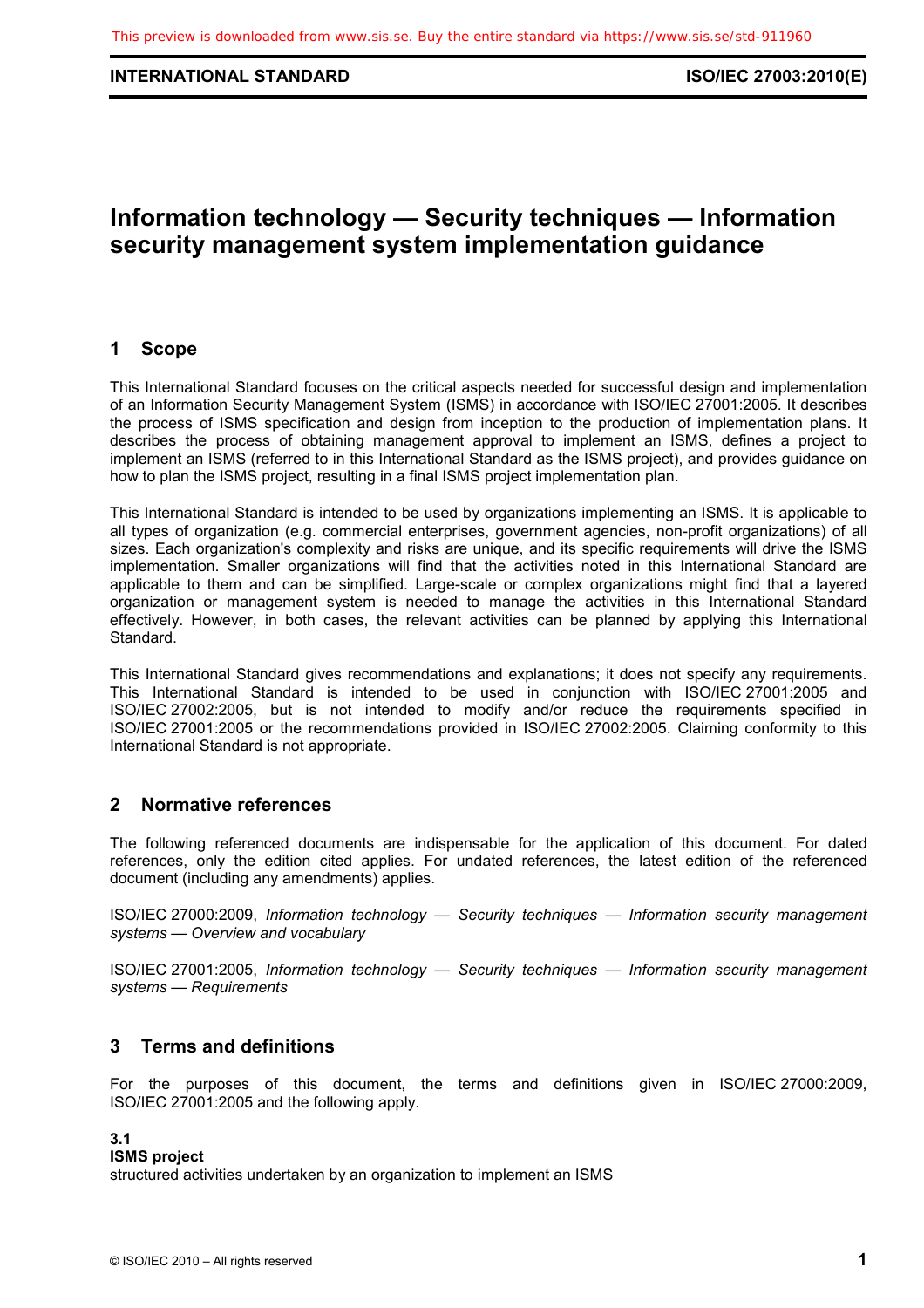# <span id="page-7-0"></span>**4 Structure of this International Standard**

## <span id="page-7-1"></span>**4.1 General structure of clauses**

The implementation of an ISMS is an important activity and is generally executed as a project in an organization. This document explains the ISMS implementation by focusing on the initiation, planning, and definition of the project. The process of planning the ISMS final implementation contains five phases and each phase is represented by a separate clause. All clauses have a similar structure, as described below. The five phases are:

- a) Obtaining management approval for initiating an ISMS project (Clause 5)
- b) Defining ISMS Scope and ISMS Policy (Clause 6)
- c) Conducting Organization Analysis (Clause 7)
- d) Conducting Risk Assessment and Risk Treatment planning (Clause 8)
- e) Designing the ISMS (Clause 9)

Figure 1 illustrates the five phases of the planning of the ISMS project referring to ISO/IEC standards and main output documents.



### **Figure 1 — ISMS project phases**

Further information is noted in the annexes. These annexes are:

- Annex A. Summary of activities with references according to ISO/IEC 27001:2005
- Annex B. Information security roles and responsibilities
- Annex C. Information on planning of internal audits
- Annex D. Structure of policies
- Annex E. Information on planning of monitoring and measuring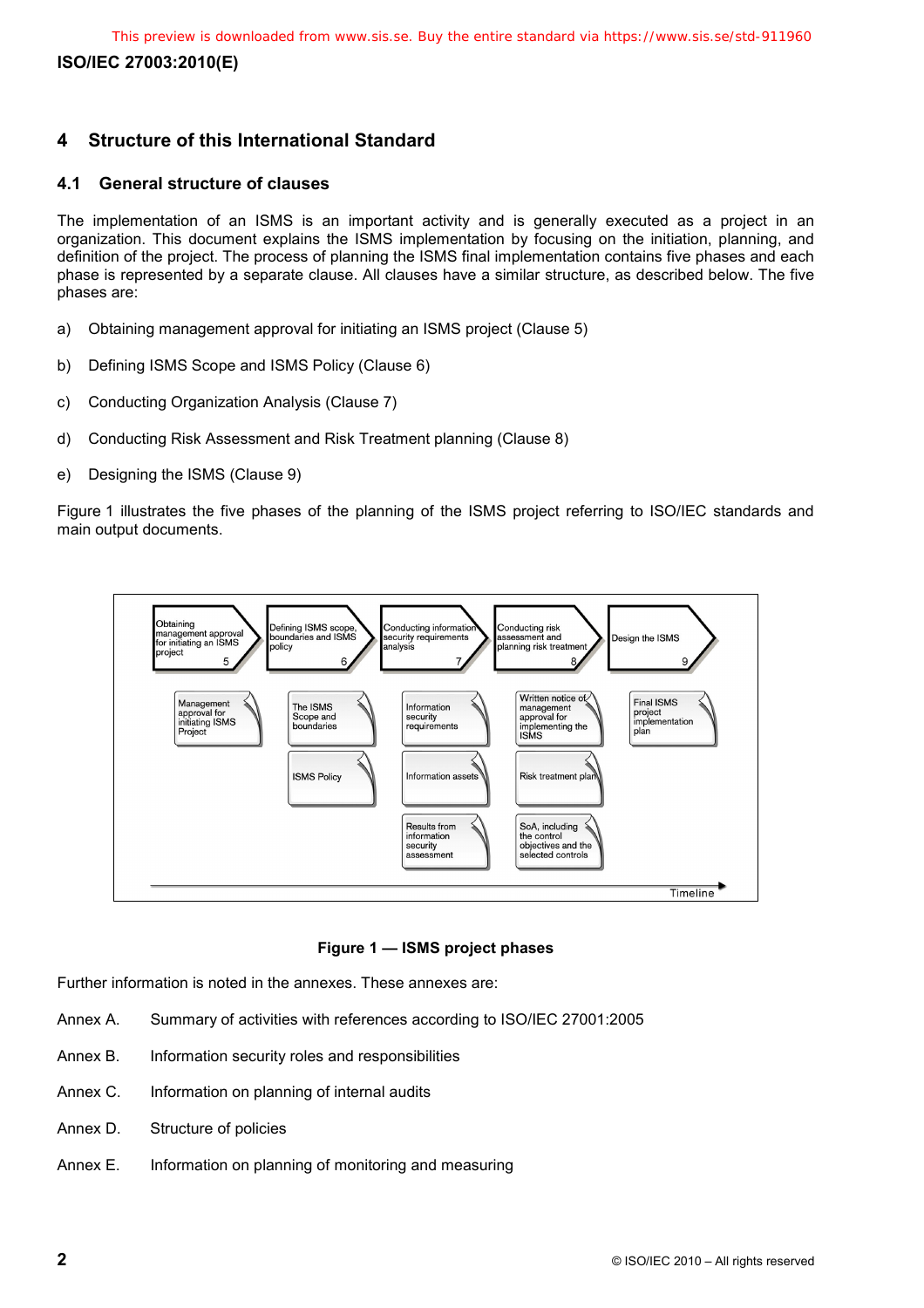## <span id="page-8-0"></span>**4.2 General structure of a clause**

Each clause contains:

a) one or more objectives stating what is to be achieved noted in the beginning of each clause in a text box;

and

b) one or more activities necessary to achieve the phase objective or objectives.

Each activity is described in a subclause.

Activity descriptions in each subclause are structured as follows:

#### **Activity**

The activity defines what is necessary to satisfy this activity which achieves all or part of the phase objectives.

#### **Input**

The input describes the starting point, such as the existence of documented decisions or outputs from other activities described in this International Standard. Inputs could either be referred to as the complete output from an activity just stating the relevant clause or specific information from an activity may be added after the clause reference.

#### **Guidance**

The guidance provides detailed information to enable performing this activity. Some of the guidance may not be suitable in all cases and other ways of achieving the results may be more appropriate.

#### **Output**

The output describes the result(s) or deliverable(s), upon completion of the activity; e.g. a document. The outputs are the same, independent of the size of the organization or the ISMS scope.

#### **Other information**

The other information provides any additional information that may assist in performing the activity, for example references to other standards.

NOTE The phases and activities described in this document include a suggested sequence of performing activities based on the dependencies identified through each of the activities' "Input" and "Output" descriptions. However, depending on many different factors (e.g., effectiveness of management system currently in place, understanding with regard to the importance of information security, reasons for implementing an ISMS), an organization may select any activity in any order as necessary to prepare for the establishment and implementation of the ISMS.

### <span id="page-8-1"></span>**4.3 Diagrams**

A project is often illustrated in graphical or diagram form showing an overview of activities and outputs.

Figure 2 illustrates the legend of diagrams which are illustrated in an overview subclause of each phase. The diagrams provide a high level overview of the activities included in each phase.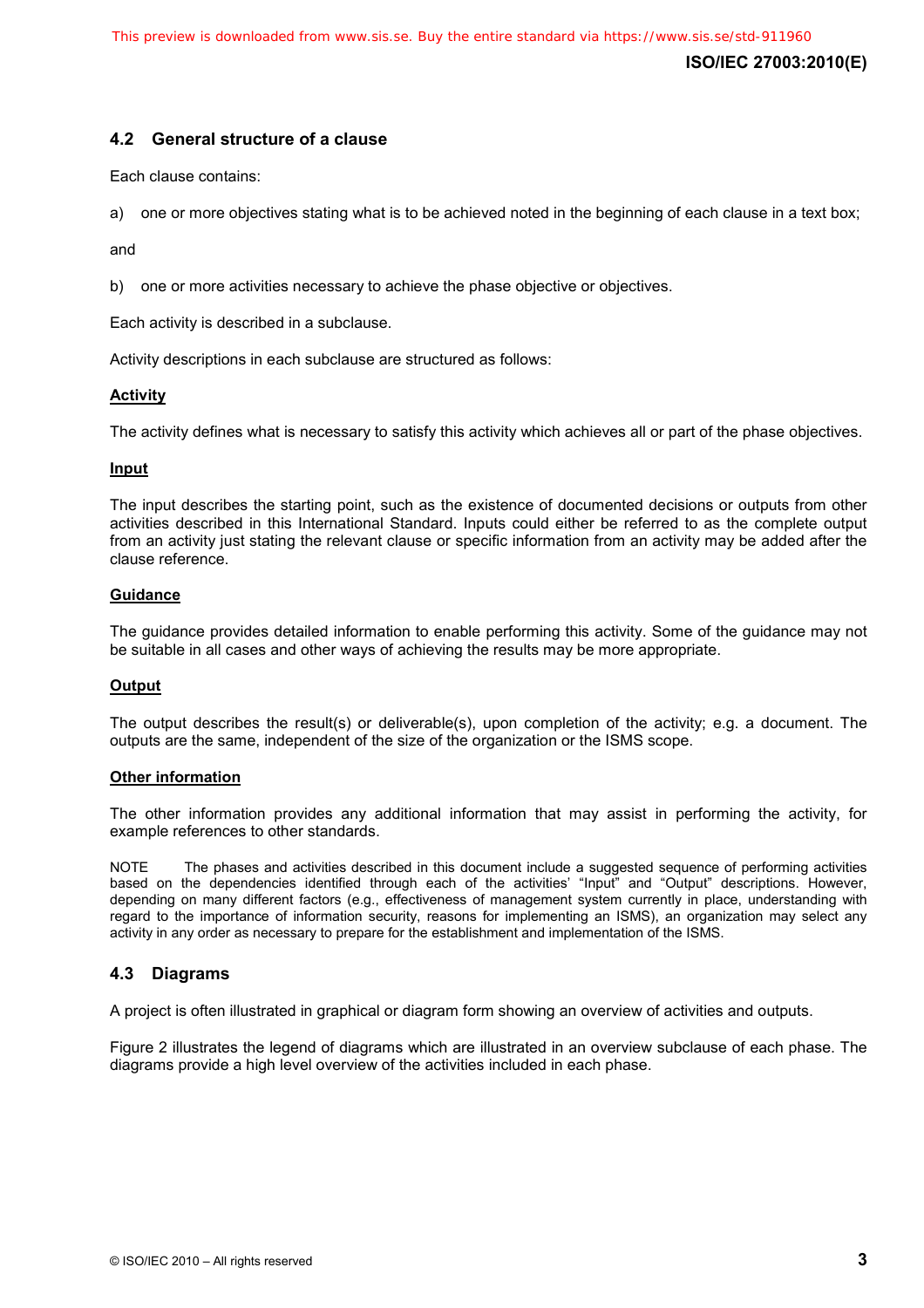



**Figure 2 — Flow diagram legend**